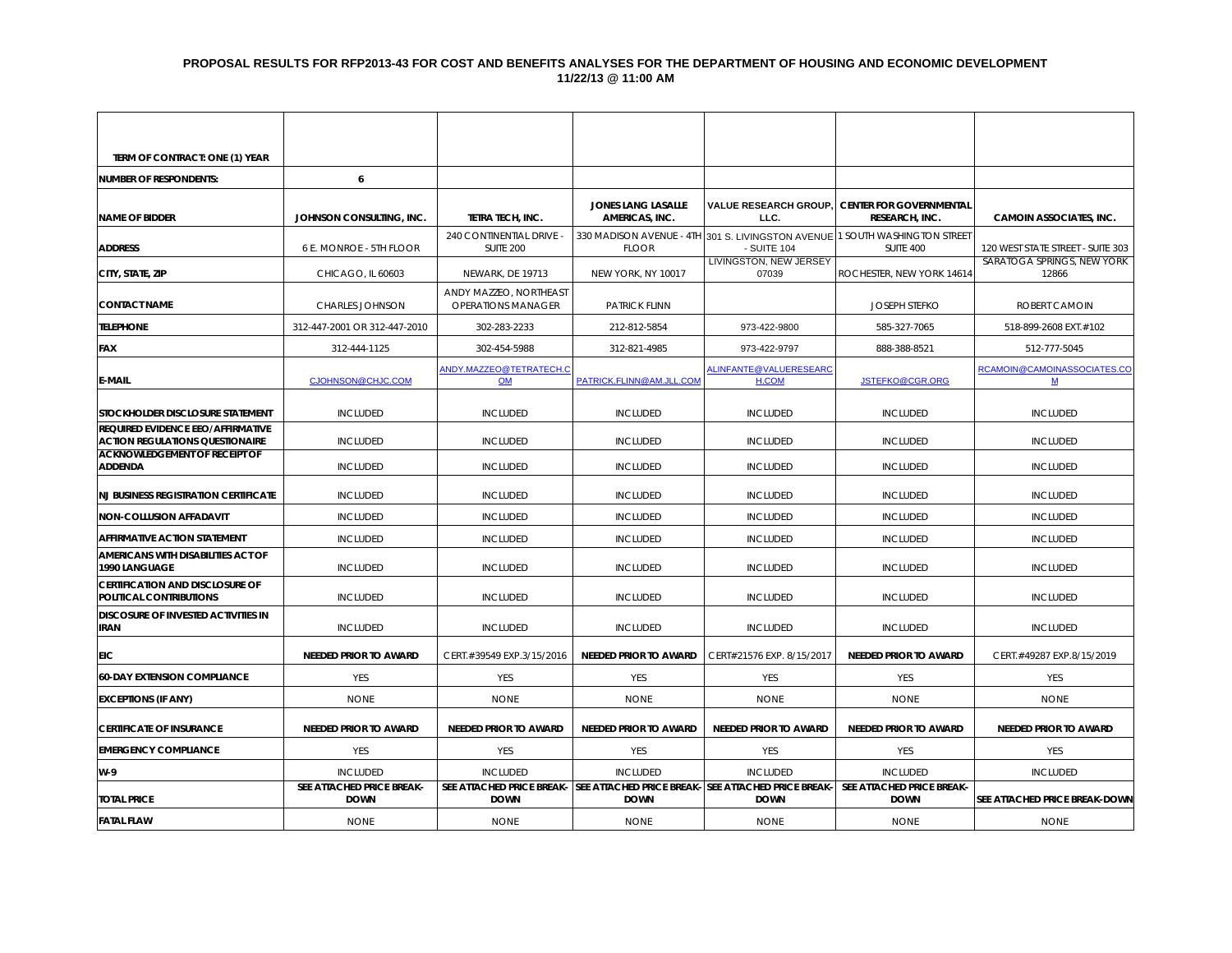Section II: Project Cost and Time Estimate | November 20, 2013

RFP2013-43 - Economic Development Consulting Firms to Conduct Cost/Benefit Analyses of City Projects and Related Professional Services - Trenton, NJ



## **ESTIMATED COST**

Our proposed cost for the services requested in the RFP will vary based on the complexity and size of the project. We are willing to negotiate a not-to-exceed amount prior to the execution of any project.

The estimated cost for any project is based on our standard hourly rates, which are summarized in the following table. It is noted that all of the services provided by the Project Executive, Project Manager(s) and Project Analyst(s) are categorized as 'professional,' with Support duties being classified as 'administrative support.

## PROPOSED BILLING AND PAYMENT STRUCTURE

Johnson Consulting typically bills for a third of the engagement at commencement of the project, a third of the agreed to amount at the midpoint of the process and then the balance once when the draft is completed. In our contract for the State of Kentucky, the developer is required to fund our work, and it is put in trust and paid to us when our work is completed.<sup>6</sup>

## **ESTIMATED TIMELINE**

The estimated timeline for the services requested in the RFP will vary based on the complexity and size of the project. Prior to the execution of any project, we will negotiate an estimated timeline for each project. Our past experiences indicate that similar projects' timeframes typically range from four to eight weeks.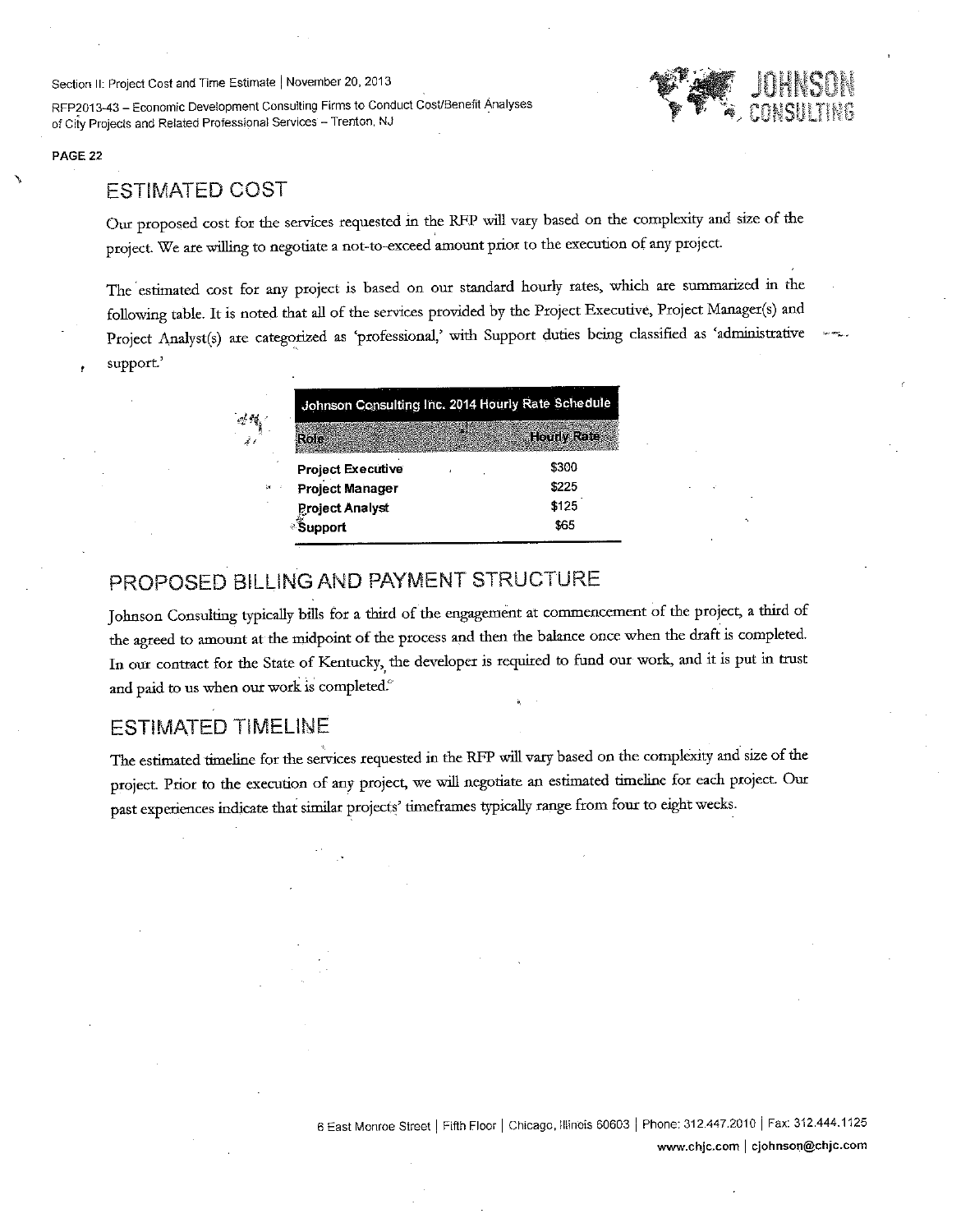## Communications Strategies and Collateral Materials

The Tetra Tech team also includes communications and public relations experts. On request, our team will consult with City staff to understand key and sensitive issue areas, and will develop a communications strategy, task timeline, and associated collateral materials. These tasks will help the City to communicate its project decisions, progress, and relevant information in inclusive, transparent formats that invite public participation and project "buy in. Costs for these work tasks can be provided separately.

## PROPOSED BILLING AND PAYMENT STRUCTURE

Tetra Tech proposes to bill the City of Trenton for each project on a time-and-materials basis according the rate chart below, and will submit an invoice by the 15th of each month for the work performed in the previous month, due in 30 days.

| Proposed Rate Schedule RFP 2013-43 |                                             |            |  |  |  |
|------------------------------------|---------------------------------------------|------------|--|--|--|
| NAME                               | <b>PROJECTIROLET</b>                        | LABOR RATE |  |  |  |
| John Mizerak                       | Project Manager                             | \$135/hr.  |  |  |  |
| Mason McClellan                    | Urban Planner                               | \$100/hr.  |  |  |  |
| Roseann Cordelli                   | Communications                              | \$125/hr.  |  |  |  |
| Alison Miskiman                    | ø<br>$\phi$<br><b>Environmental Planner</b> | \$110/hr.  |  |  |  |
| Ryan Concklin                      | <b>Community Planner</b>                    | \$85/hr.   |  |  |  |
| Emily Slotnick                     | <b>Community Planner</b>                    | \$70/hr.   |  |  |  |
| Ralph Boedecker                    | <b>Environmental Engineering</b>            | \$130/hr.  |  |  |  |
| Harish Mital                       | Infrastructure Engineering                  | \$140/hr.  |  |  |  |
| Casey Grabowski                    | Site Assessment                             | \$100/hr.  |  |  |  |
| Charles Hill                       | Housing, Workforce, Outreach                | \$110/hr   |  |  |  |
| <b>Tracey Vernon</b>               | Brownfields, Land Use                       | \$110/hr.  |  |  |  |

h.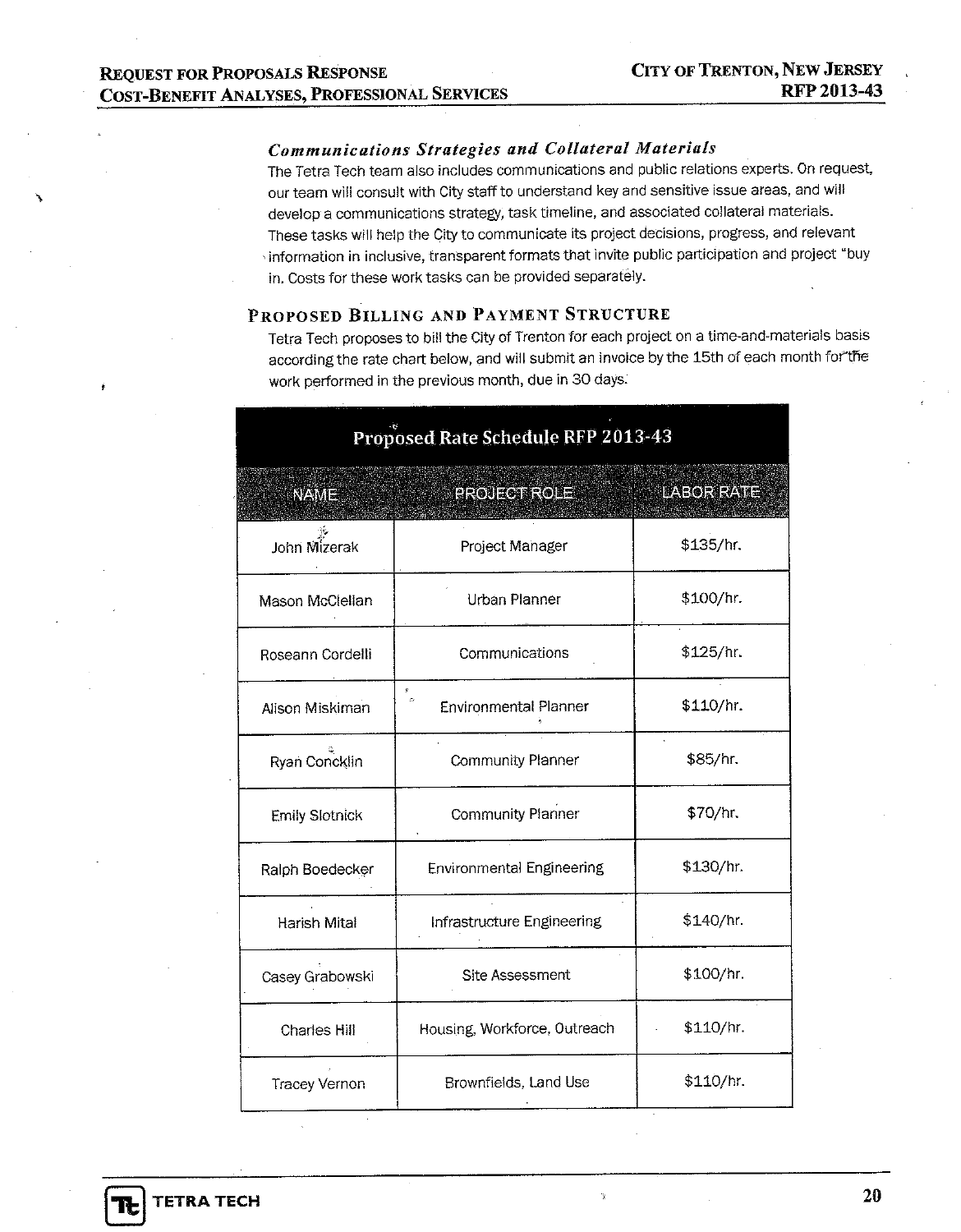## LOW-LEVEL ANTICIPATED TIMELINE FOR COMPLETION OF LOW-LEVEL COMPLEXITY PROJECTS

Assuming all of the information is provided by the City of Trenton and the proposed development entity is available to provide any and all requested information:

- Conduct the cost-benefit analysis and provide a draft report within one (1) week from receipt of notice to proceed.
- A final report will be issued to the City within one (1) week.

### **Mid-Level Complexity**

These projects are assumed to be typically mid-sized residential projects (25 units - 50 units) or commercial/industrial development of more than 1 acre, but less than 5 acres in size.

- 40-55 hours of work with a budget of approximately \$6,800
- \$400 in expenses
	- Includes meeting with the proposed developer, reviewing the proposed project, conducting the cost-benefit analysis, and preparing a report for the City

 $\sim 4$ Includes two on-site meetings with City staff

MID-LEVEL ANTICIPATED TIMELINE FOR COMPLETION OF MID-LEVEL COMPLEXITY PROJECTS Assuming all of the information is provided by the City of Trenton and the proposed development entity is available to provide any and all requested information:

- « Conduct the cost-benefit analysis and provide a draft report within two (2) weeks from receipt of notice to proceed.
- A final report will be issued to the City within one (1) week.

### **High-Level Complexity**

These projects are assumed to be typically large-scale residential projects (more than 50 units) or commercial/industrial development (more than 5 acres).

- 55-70 hours of work with a budget of approximately \$8,700
- \$500 in expenses
	- Includes meeting with the proposed developer, reviewing the proposed project, conducting the cost-benefit analysis, and preparing a report for the City
		- Includes two on-site meetings with City staff

HIGH-LEVEL ANTICIPATED TIMELINE FOR COMPLETION OF HIGH-LEVEL COMPLEXITY PROJECTS Assuming all of the information is provided by the City of Trenton and the proposed development entity is available to provide any and all requested information:

- Conduct the cost-benefit analysis and provide a draft report within three (3) weeks from receipt of notice to proceed.
- A final report will be issued to the City within one (1) week.

### **ADDITIONAL OPTIONAL SERVICES**

### **Public Funding Strategies**

The Tetra Tech team is comprised of public funding experts. On request, our team will evaluate the opportunities to leverage state and federal financial assistance for a proposed project, and will develop a public funding strategy. Our team can also prepare the applications and supporting documentation for individual public funding opportunities, and can prepare and assist with the implementation of a communications strategy for key stakeholders of the project. Costs for these work tasks can be provided separately.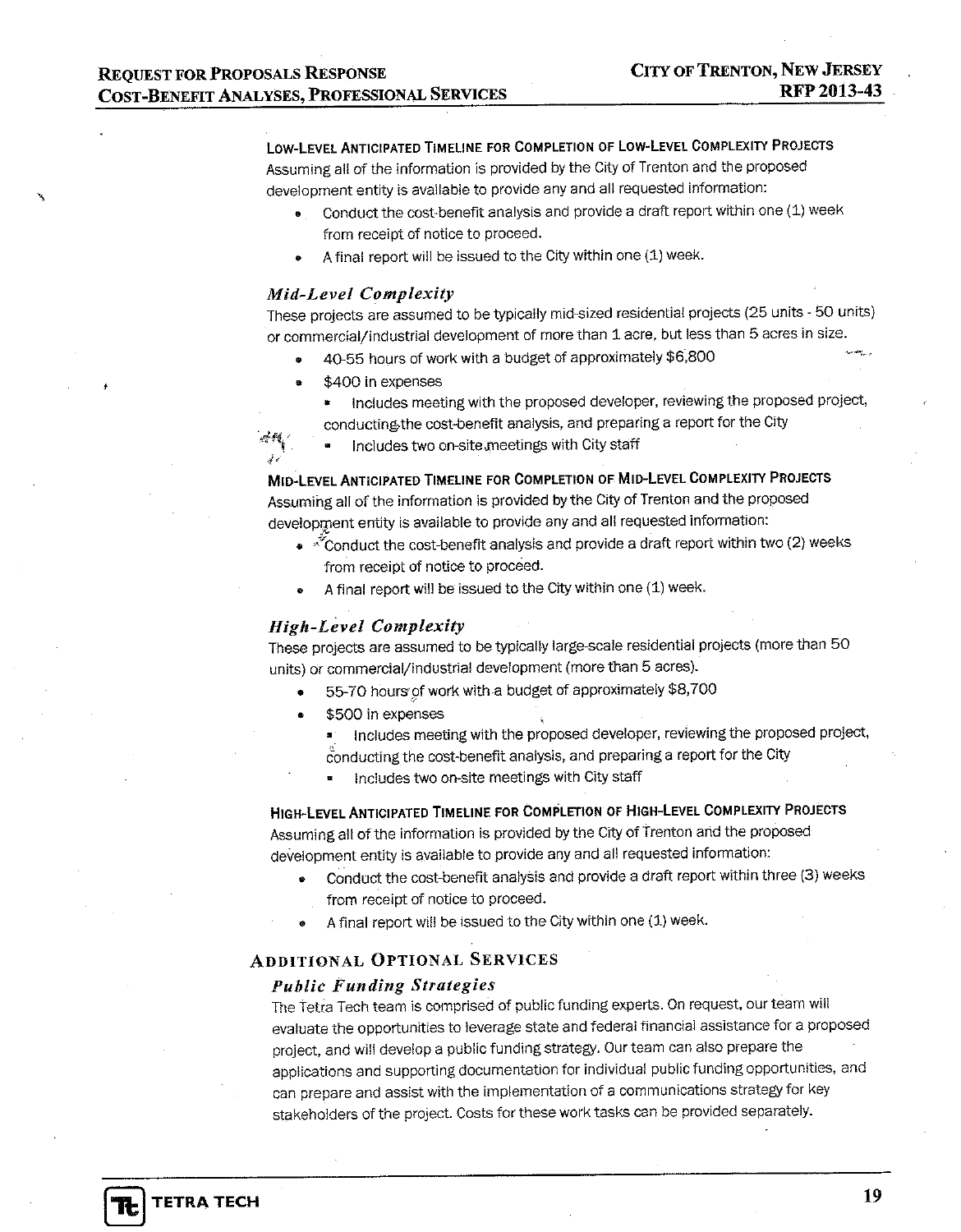$\overline{1}$ 

## **Project Cost & Time Estimate**

#### **Period of Performance**  $1.1$

In accordance with the RFP and based on providing Cost-Benefit Analyses, Jones Lang LaSalle has structured our proposed fee schedule, which is valid until November 19, 2014.

#### **Project Timeline**  $1.2$

Depending upon the complexity and/or size of each contract, Jones Lang LaSalle estimates a 4-6 week timeline for each assignment. This assumes that all materials will be provided timely by the client, all deliverables will be reviewed and approved or returned with comments in a timely manner, and that the client and project applicant(s) are available for meetings within a reasonable time frame.

#### **Proposed Billing & Payment Structure.**  $1.3$

Jones Lang LaSalle proposes billing hourly with invoices issued monthly.

Jones Lang LaSalle's labor hour rates offered in this proposal are fully-loaded rates, inclusive of overhead, G&A and profit. The proposed rates are consistent with the labor rates offered to other clients for similar services. Jones Lang LaSalle provides reasonable yet competitive rates for the services requested in the RFP. A rate sheet below includes each team member's hourly billing rates for the proposed services.

The following table provides our proposed hourly fees for each level of proposed staff, which are genuine and not the result of collusion or any other anti-competitive activity:

| Name                  | <b>Company</b>       | <u>. 1969년 1979년 1989년 1989년 1989년 1989년 1989년 1989년 1989년 1989년 1989년 1989년 1989년 1989년 1989년 1989년 1989</u><br>Title | 1000 State Model 이 모든 것 같은 이 제 3000 State Model 에 인 모든 모든 데 이 아이 지수는 없으니 데이터 전문에 떨어지지는 아이 있습니까? 200<br>Rate (USD per hour) |
|-----------------------|----------------------|------------------------------------------------------------------------------------------------------------------------|----------------------------------------------------------------------------------------------------------------------------|
| <b>Patrick Flinn</b>  | Jones Lang LaSalle   | Managing Director                                                                                                      | \$375                                                                                                                      |
| <b>Reginald Ross</b>  | Jones Lang LaSalle   | Forecasting Director                                                                                                   | \$325                                                                                                                      |
| <b>Emily Crutcher</b> | Jones Lang LaSalle   | Associate                                                                                                              | \$275                                                                                                                      |
| Monique King-Viehland | Obsidian Development | Principal and Founder                                                                                                  | \$250                                                                                                                      |

We understand that the City of Trenton is seeking the "best value" for the services. Depending upon the type of contract, the "best value" may be realized in alternative forms of pricing. Jones Lang LaSalle is willing to offer additional discounts, flat fees, blended rafes, fee caps and other forms of competitive pricing during a Mini-Bid or List Selection.

#### $1.4$ **Expenses**

Usual and customary expenses incurred in connection with the assignment are included within the hourly rates of this proposal. In addition, reimbursable expenses will be billed at actual cost, and will include, but are not limited to, the following expenses: reproduction of drawings, messenger service, overnight delivery, long-distance telephone charges, cellular expenses, facsimiles, out-of-state travel, lodging, parking, meals if required to stay overnight from time to time, and the cost of renting vehicles, including insurance.

Jones Lang LaSalle Americas, Inc.

TRADE SECRET COMPANY PRIVATE - DO NOT DISCLOSE. Use or disclosure of data contained on this page is subject to the restriction on the title page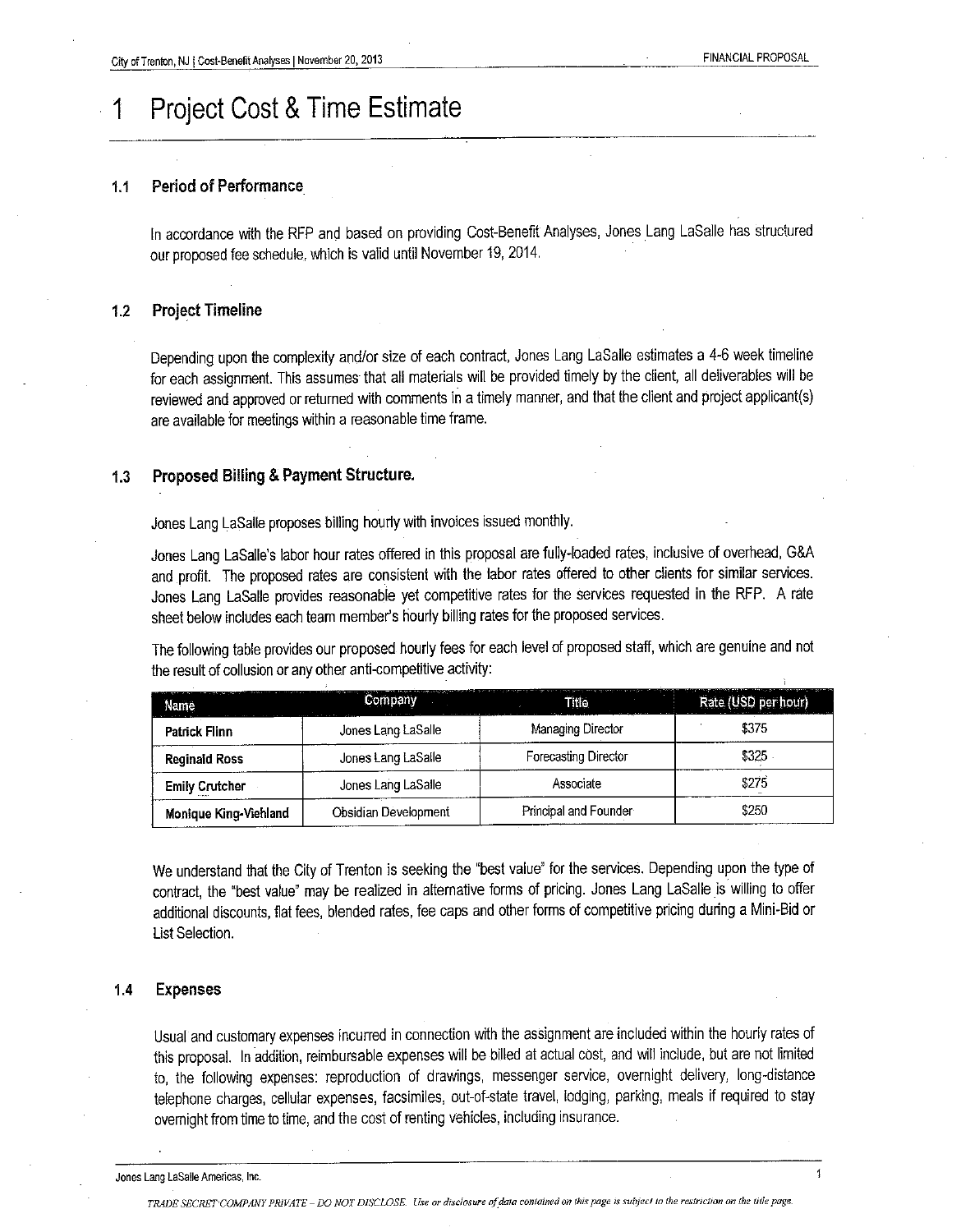## **Fees**

## **Consulting Assignments/Expert Testimony**

Consulting assignments include but are not limited to reviewing and assisting in the discovery process, additional research or review meetings subsequent to completion of the initial report, strategy sessions during the preparation of the report, review of any other studies, appraisals, or reports, outside the scope of the VRG report, and attendance at any formal or informal meetings or conferences.

In the event of a legal proceeding, Arthur A. Linfante III, MAI, CRE, or another representative of our firm, designated by you, will be available to provide testimony regarding the analysis and conclusions contained within the appraisal report.

> All consulting services and expert testimony outlined in this proposal will be billed at the following hourly rates:

| Principals of the Firm: | \$200.00/hour |
|-------------------------|---------------|
| Senior Associates:      | \$150.00/hour |
| Associates              | \$140.00/hour |
| <b>Support Staff:</b>   | \$75.00/hour  |

A representative of our firm will not engage in any related consulting assignments or expert testimony until all outstanding fees are satisfied in full.

Hourly rates are calculated on 1/10<sup>th</sup> hour increments portal to portal. Invoices will be submitted monthly along with a detail as to the date, time, and type of work that was performed.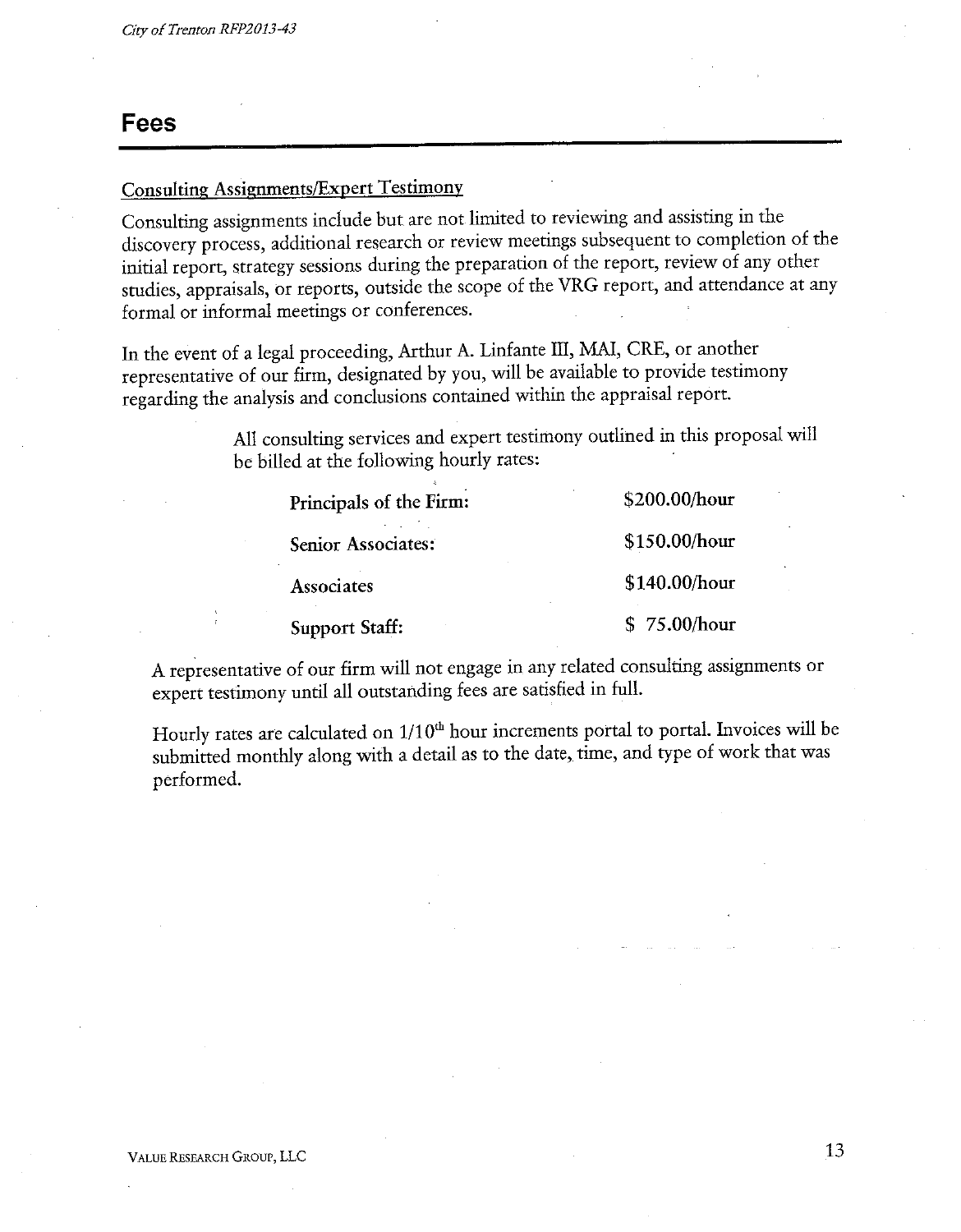

16

- 1. An hourly consultation fee charged per diem based on actual time spent providing consultation/service; and
- 2. A fixed pricing strategy that could be negotiated on a per diem, or project by project basis.

The second option is designed to empower the city on smaller and routine projects potentially reducing costs from not needing to engage CGR's professional services as often. We believe this will save the city significant money over time and still position key stakeholders with robust information.

# **Option 1: Per Diem Project Analyses**

For complex projects, CGR will provide professional consultation and analytical support. Our involvement could range from a complete economic and/or fiscal impact model with a full written report, to ad hoc consultation on modeling techniques and strategies that empower city staff to think about projects in a more strategic and economic manner. Each of these engagements will vary, and CGR proposes that we negotiate each engagement separately with the city on a per project basis.

## **Option - 1A**

The first level of financial agreement would be to charge a flat hourly rate if the anticipated involvement warrants only a few  $(5 -10)$  hours of time. CGR will bill the city on a per diem basis for professional services according to our standard hourly rates. The hourly rates for anticipated staff in each project include<sup>1</sup>:  $\sqrt[3]{ }$ 

- Chief Economist \$230
- **Associate Director \$137**
- Data Analyst \$97
- Research Assistant \$77

CGR is a not for profit 501(c)(3) consulting firm, and as such, we use a bundled rate approach to project budgeting. Bundled rates are set for each position title and include direct expense (salary and benefits) as well as other than personal services (rent, insurance, etc.) and administrative and overhead charges (organizational and fiscal oversight).

<sup>1</sup> Quoted rates are for Calendar Year 2013. Rates are subject to change in 2014.

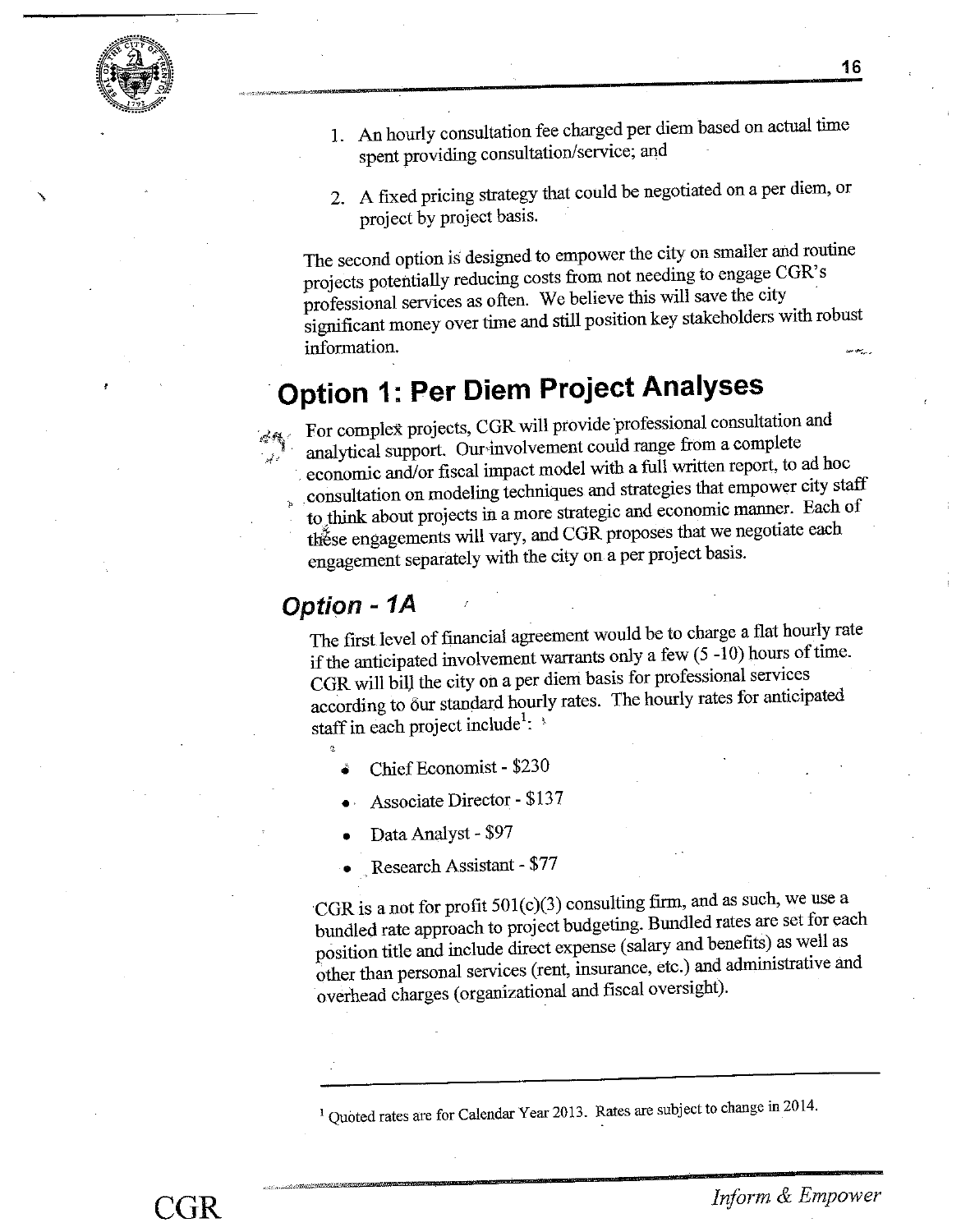

## Option - 1B

The second level of financial agreement would be a fixed fee for a robust project specific economic/fiscal impact analysis with written report. We anticipate these types of engagements would range in cost between \$7,500 and \$15,000 and would be negotiated on a per project basis as the needs arise.

The above hourly rates do not include travel costs. Technology has developed significantly over the last several years and CGR does not anticipate needing to be onsite to play a valuable role in most projects. Either through the use of Skype or other telephone or video conference capabilities, we believe we can limit travel and onsite time and not diminish the value we can bring to the project.

However, certain projects may require something unanticipated and the city may suggest that an onsite project review may be advantageous. Any travel costs, or costs associated with required onsite meetings will be billed at cost by CGR to the city on a per diem basis in addition to our billing rates outlined above. The exception would be when a fixed price contract is negotiated, in which case CGR will include travel costs as part of the negotiated fixed fee.

# **Option 2: City of Trenton Economic Impact Model using informANALYTICS**

CGR proposes to create a customized web-based informANALYTICS model for the City of Trenton for \$9,800 at the outset of our engagement. This will include full customization, website development, full tax rate research and integration into the model, set up for economic multipliers and incentive programs, adaptation of the city's application to data entry fields in the tool, and customization of reports. CGR will also provide up to one half day of onsite training to relevant city staff if requested.

Annually thereafter, beginning on January 1 of the year following full implementation of the tool, and every year thereafter, CGR will bill the City of Trenton an annual maintenance fee to keep the informANALYTICS model current. Updates will include tax rates, multipliers, and reporting. CGR will provide ongoing technical support and will be the primary host for the informANALYTICS model on our servers. CGR will charge the city \$1,250 annually for these services.

## **Additional Analyses**

While there are standard reports built into the informANALYTICS tool, there may be occasions where the city desires a customized narrative or analysis of a project. CGR offers to conduct a separate additional write-up